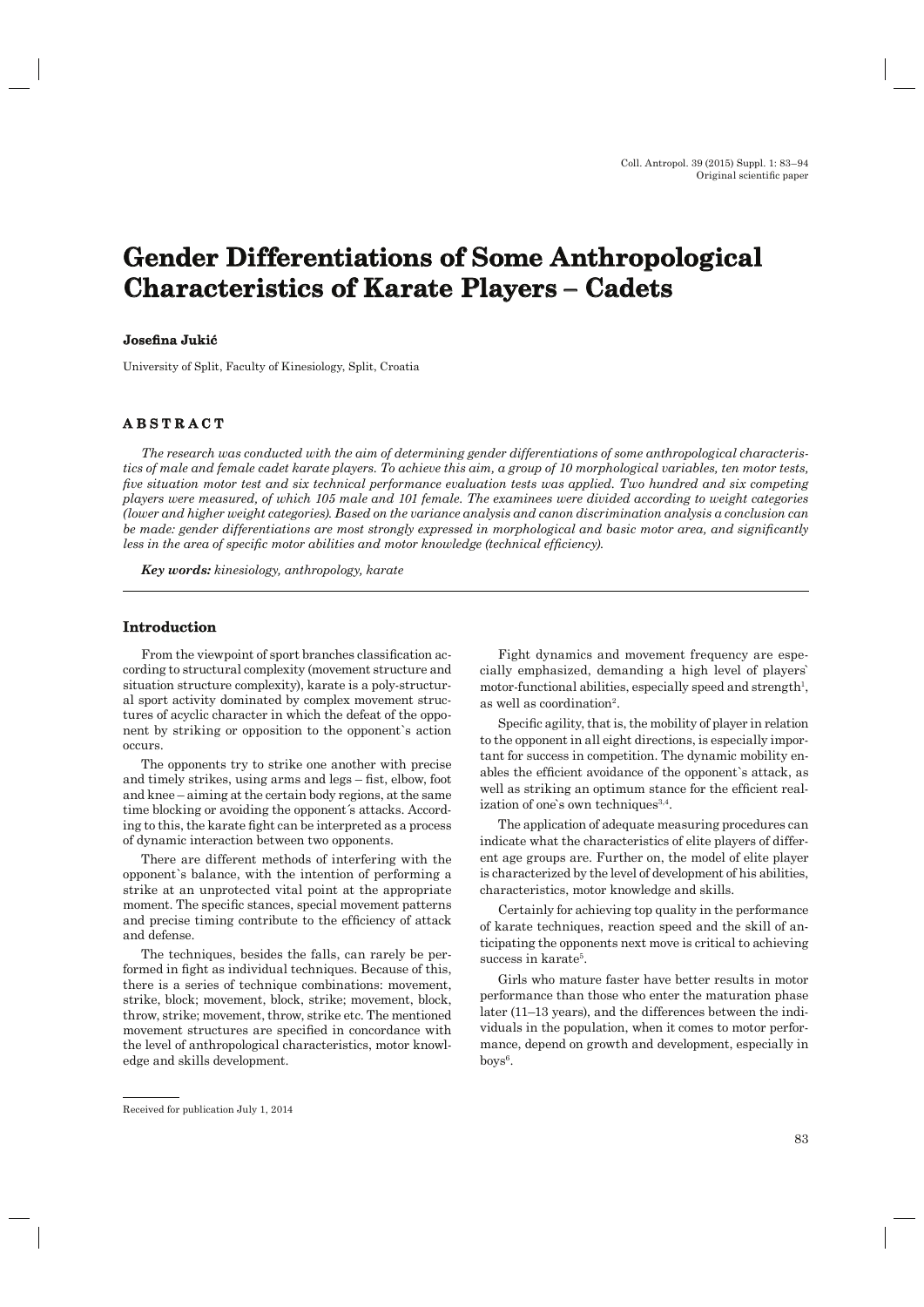Since puberty individually significantly varies in its beginning and duration<sup>7</sup>, sometimes there are bigger differences between the girls, than in gender separation of anthropometric characteristics, functional-motor abilities, as well as psychological and social view.

Aim of the research was to determine gender differentiations of some anthropological characteristics in young female and male players (cadets).

# **Methods**

## *Sample of entities ample*

Sample of entities in this research was defined as a group of best female cadet karate players in the Republic of Croatia, aged 14–16 years. The research was conducted in the year 2013 with the sample of 206 players, competing in fights (kumite), comprising about 90% of the highest quality registered competitors in kumite of cadet age in Croatia. The sample was divided in two subsamples of 105 male and 101 female players. Each subsample was divided into higher and lower weight categories.

The first subsample of examinees consisted of two groups:

- 1. Male players cadets of lower weight classes (N=57) and
- 2. Male players cadets of higher weight classes (N=48).

The second subsample of examinees consisted of two groups:

- 1. Female players cadets of lower weight classes (N=55) and
- 2. Female players cadets of higher weight classes  $(N=46)$ .

# *Sample of variables ample*

Morphological group of variables

Ten morphological measures necessary for the calculation of the constitution types according to Heath and Carter method<sup>8</sup> (1967) were used, and the measuring was conducted according to the procedures suggested by Mišigoj – Duraković, 19959 .

The necessary morphological variables for calculation of constitution types according to abovementioned authors are: body height, body weight, upper arm skin fold, back skin fold, abdominal skin fold, lower leg skin fold, upper arm flexion circumference, lower leg circumference, elbow diameter and knee diameter.

Although the International biological program (IBP) considers that the measuring on the symmetric body parts should be conducted on the left side of the body<sup>9</sup>, since this is a selected sample of examinees, the measuring was conducted on the »dominant« side.

# *Motor group of variables otor*

Variable for the evaluation of basic motor abilities of examinees

Ten motor tests with the best karate success evaluation rate $10-13$  were chosen for this research. It was taken into account that the chosen variables should cover the area of information (coordination, speed and flexibility) and energetic (action factors of strength and endurance) speed  $regulation component<sup>14</sup>. Also, at least one variable should$ have described the area of explosive power, such as jump, throw and sprint, agility coordination, movement frequency speed, repetitive and static strength and flexibility.

The standing long jump, standing start 20 m sprint and throwing 20 kg medicine ball from lying position tests were chosen in evaluation of explosive strength. The side steps and backwards obstacle tests were chosen for evaluation of coordination. The speed of movement frequency was evaluated by the hand tapping and foot tapping variable. The v-sit reach test was used for flexibility evaluation. The repetitive strength was evaluated by the trunk lift test. The pull up test was used in evaluation of static strength. The specific motor abilities that are developed primarily by the special bodily preparation and situational, that is, competitive conditions, during the training process, are considered to be dominant in achieving high sport results.

Although the level of these abilities` development largely depends on the level of basic motor abilities, they should be observed separately because of the specificity of the informational, energetic, motivational and other processes that occur during the performance of specific karate movements.

Due to the same physiological basis of the specific and basic motor abilities a high correlation of the variables that connect these two areas is expected.

In choosing the specific motor abilities evaluation tests it was important to choose those which are most successful in evaluating the most important dimensions of achieving fight success, such as hand movement speed, hand and leg techniques performance speed and specific movements speed.

# *Area of specific motor abilities was defined by a group of roup five tests ve*

## Gedan barai performance frequency – GEBAPF

Speed of gedan barai block performance (low block with the lower part of forearm) was evaluated by the diagonal hand abduction. The task of the examinee in this test was to perform as many blocks (gedan barai) from the preparation stance (heiko dachi) in the time period of 30 seconds, in the way that the upper arm starts the movement behind the ear (no leaning) with the fist turned upwards, then the fist is moved downwards with a slow rotation, while the other hand is on the hip. The task was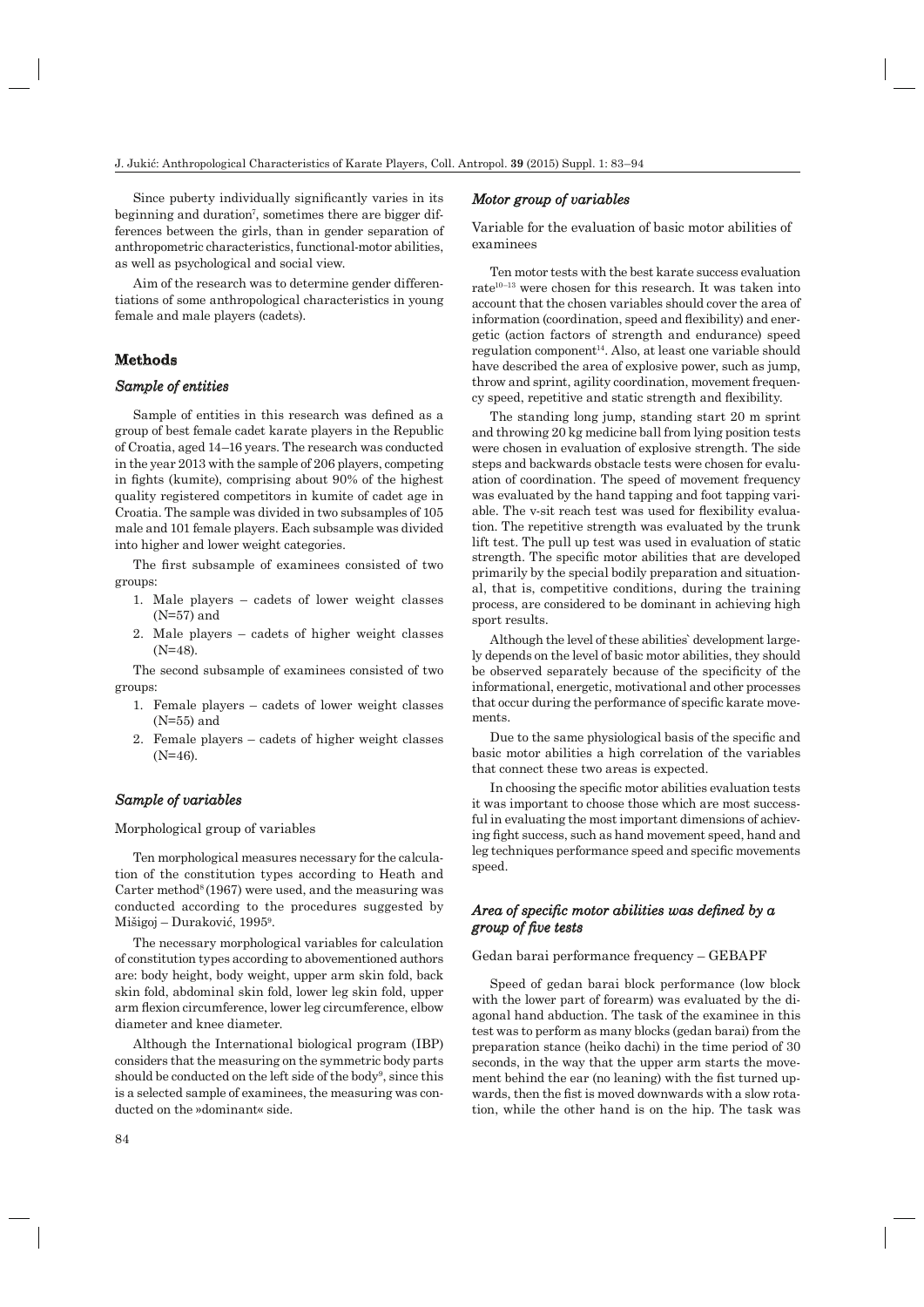repeated three times and the test result was recorded as a number of correct gedan barai blocks.

## Gedan barai – gyako zuki performance speed – **SBLOCST**

The test is aimed at the evaluation of block technique and hand strike speed performance, as a combined technique. The combination of gedan barai block technique and gyaku zuki hand strike technique is considered to be elementary in karate and is performed often. The task of the examinee in this test was to start from the heiko dachi stance and perform the gedan barai-gyaku zuki combination in maximum speed, five times in the row (alternately). In order to secure the equal conditions for performing this test (regarding the examinees` body height), the distance from the aim towards which the examinee should strike with the gyaku zuki strike was measured by the distance of the examinee from the aim. The distance from the aim was defined by stretching the arm that performed gyaku zuki. At the sign from the measurer the examinee, starting from the heiko dachi stance, began performing the gedan barai-gyaku zuki combination as fast as possible. The examinees performed the combination five times, and the last gyaku zuki strike against the wall makiwara or perpendicularly set gymnastic mat was marked as the end of the task. The task was repeated three times, and the test result was measured in tenths of a second.

## Mawashi geri perfromance speed – FMG

The test was intended for the evaluation of mawashi geri leg strike (circular leg strike) technique performance speed. This karate technique is most often used in fight and is the most efficient leg technique. The task of the examinee was to start from the front stance (fudo dachi) and perform as many front mawashi geri strikes on the bag in the time period of 30 seconds. The height of the strike was determined according to the body height of the examinee, and each examinee was supposed to reach at least his neck level. The height that the examinee was supposed to reach was marked by the zone above which the strike should have been aimed. The task was repeated three times and the result was noted as a number of correct mawashi geri strikes onto the bag.

## Specific side steps – SSST

The test is very similar to the »side steps« test, with the difference that the side movement is performed in guard with lifted arms (kiba dachi). The test is aimed at the evaluation of specific movement speed, and since the movement direction has to be quickly altered a few times, it is obvious that this test evaluates specific coordination – agility. The task of the examinee in this test was to start from the parallel feet stance (kiba dachi) and cross the marked area of four meters length as fast as possible, with side steps in both directions six times. The test was repeated three times with an adequate recovery pause, and the task was measured in tenths of a second.

## Triangle movement – STRIANG

The test is aimed at the evaluation of specific movement speed, but the movement is not only sideways, but also in other directions – those which are often used in fight by competitors (front movement at 45 degrees and backwards under the same degree). The direction alterations in this test are more common and versatile, and it is assumed that this test also measures the agility of the player. The task of the examinee was to start from the fudo dachi stance and move in an offensive way as fast as possible straight forward with a step technique, and then back and sideways on the sides of the triangle marked on the floor. The dimension of the equilateral triangle sides was 3 meters. Starting from the one point of the triangle the examinee moved in an attack mode straight forward with the step technique all the way to the top of the triangle, moved around the skittle and went back moving in an attack mode with the step technique towards the third point of the triangle, where he moved around the skittle again and came moving sideways to the point where he started from. The examinee moved sideways, straight forward and back to the starting position. The speed of movement was measured in the tenths of a second, and the task was performed three times (Figure 7).



*Fig 1. Triangle movement – STRIANG*

# *The procedures of karate technique performance quality evaluation uality evaluation*

The quality of individual and combined karate techniques was evaluated, consisting of demonstration of techniques that are used most often in fight and which are representatives of a certain technique group.

In total, the players were evaluated in 3 individual and 3 combined techniques.

- The following techniques were evaluated individually:
- gyaku zuki,
- kizame zuki
- mawashi geri,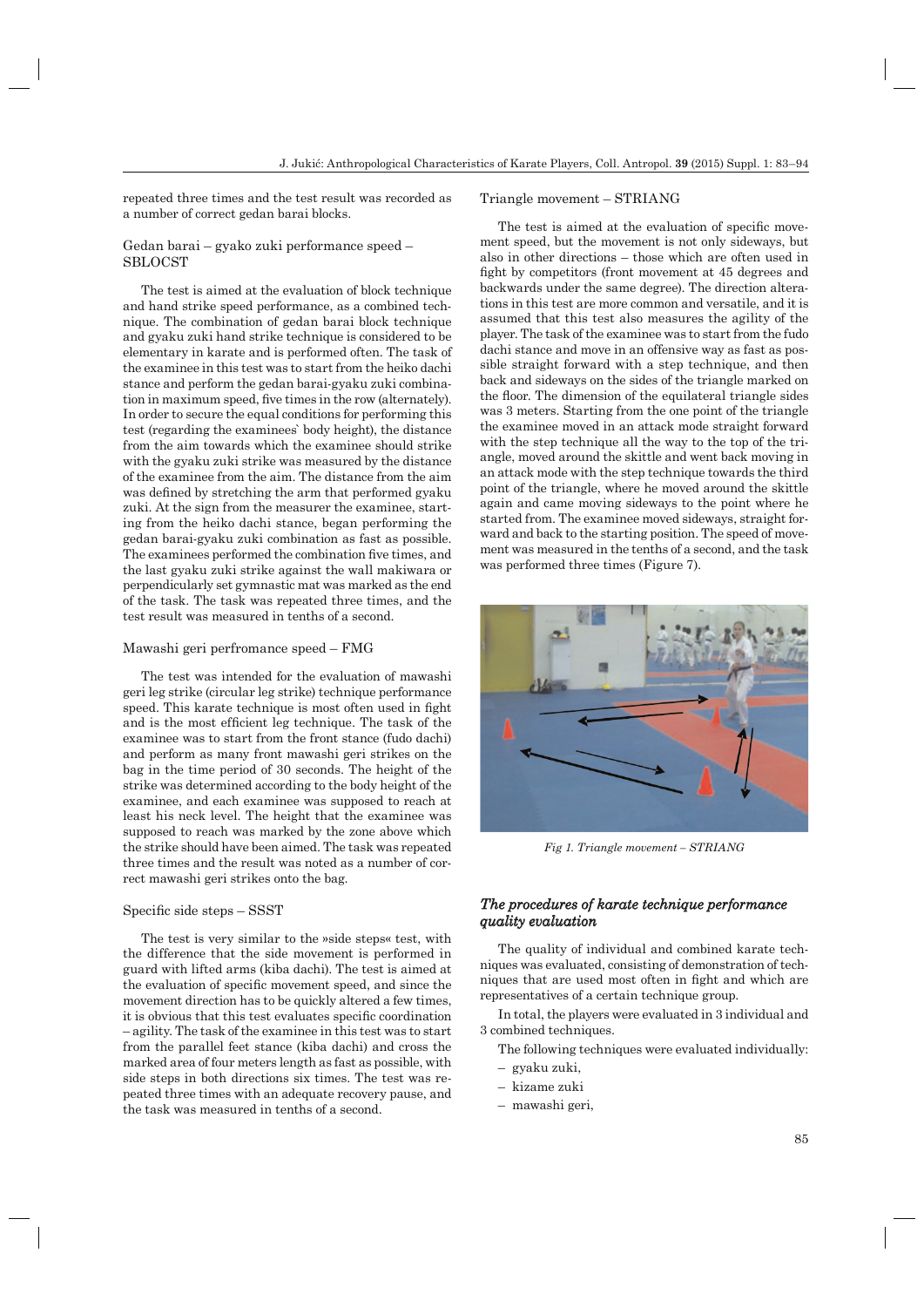And combination techniques:

- gyaku zuki mawashi geri,
- gyaku zuki uraken,
- kizame zuki gyaku zuki;

The evaluation of performance quality of individual and combined karate techniques without the presence of the opponent was conducted after three consecutive repeats filmed with a high quality cameras (over 50 f/s). The first camera was set frontally, while the other one was set on the side and was filming the same technique performance.

The technique performance was determined based on the subjective evaluation of five reviewers from six karate techniques, by the subjective grades on the 0–5 scale.

## **Result processing methods**

Common descriptive procedures were used to determine the characteristics of the used variables.

The multivariate (MANOVA) and univariate (ANOVA) variance analysis, as well as discriminative analysis, were used for determining the differences of anthropological characteristics and specific motor abilities and knowledge (techniques), regarding the gender.

All the analyses in this research were processed using the Statistica software package (version 7.1).

# **Results and Discussion**

# *Gender differentiations of morphological characteristics in total sample and according haracteristics to weight categories o weight*

Quantitative gender differences of morphological measures in total sample of examinees are shown in Table 1. The multivariate variance analysis showed that the players significantly differed, regarding the gender, in the variables of morphological area. The univariate analysis of variance showed that the male players had significantly larger transversal skeleton dimensionality than the female players, especially in knee and elbow diameter, higher body height and significantly less body fat, especially at the upper arm area.

The high canon discrimination coefficient of 0.80 was significant on the  $p<0.001$ , meaning that the players significantly differed in the area of morphological measures, regarding the gender. The centroids clearly determined the position of groups of examinees on the discriminative function: female gender centroid on the negative pole and male gender centroid on the positive pole.

Regarding the discriminative function (DF) on the positive pole, male players had more expressed ectomorphy, especially in the sense of transversal bone dimensionality, while female players were on the negative pole, and were significantly more endomorph.

**TABLE 1** MULTIVARIATE AND UNIVARIATE ANALYSIS OF VARIANCE (MANOVA/ANOVA) AND CANON DISCRIMINATIVE ANALYSIS (DF) OF MORPHOLOGICAL VARIABLES IN TOTAL PLAYERS SAMPLE IN RELATION TO GENDER (N=206)

|                                    | Wilk's $\lambda$   | df1              | df2 | $_{\rm F}$                | p      |        |         |
|------------------------------------|--------------------|------------------|-----|---------------------------|--------|--------|---------|
|                                    | 0.37               | 10               | 195 | 33.91                     | 0.000  |        |         |
|                                    |                    |                  |     |                           |        |        |         |
|                                    |                    | Female $(N=101)$ |     | Male $(N=105)$            | F      |        | DF      |
| Variables                          | $\overline{X}$ ±SD |                  |     | $\overline{X}$ ±SD        |        | p      |         |
| Body height (cm)                   |                    | $162.43\pm 6.89$ |     | 166.43±11.19              | 9.46   | 0.002  | 0.16    |
| Knee diameter (cm)                 |                    | $8.91 \pm 0.37$  |     | $9.65 \pm 0.62$           | 108.10 | 0.000  | 0.55    |
| Elbow diameter (cm)                |                    | $6.00 \pm 0.34$  |     | $6.55 \pm 0.54$           | 76.87  | 0.000  | 0.47    |
| Body mass (kg)                     |                    | $52.54 \pm 8.28$ |     | 55.27±13.04               | 3.18   | 0.076  | 0.09    |
| Upper arm flex. circumference (cm) |                    | $24.92 \pm 2.37$ |     | $25.81 \pm 3.55$          | 4.44   | 0.036  | 0.11    |
| Lower leg circumference (cm)       |                    | $32.89 \pm 2.64$ |     | $33.51 \pm 3.53$          | 2.02   | 0.156  | 0.08    |
| Upper arm skin fold (mm)           |                    | $13.19 \pm 3.06$ |     | 108.34<br>$9.24 \pm 2.35$ |        | 0.000  | $-0.55$ |
| Back skin fold (mm)                |                    | $9.78 \pm 2.96$  |     | $7.70 \pm 2.16$           | 33.24  | 0.000  | $-0.31$ |
| Abdominal skin fold (mm)           |                    | $13.20 \pm 4.27$ |     | $9.16 \pm 3.22$           | 59.11  | 0.000  | $-0.41$ |
| Lower leg skin fold (mm)           |                    | $12.37 \pm 3.38$ |     | $9.86 \pm 2.90$           | 32.92  | 0.000  | $-0.30$ |
| CanR                               |                    |                  |     |                           |        |        | 0.80    |
| $\mathcal{C}$                      |                    |                  |     |                           |        | Female | $-1.34$ |
|                                    |                    |                  |     |                           |        | Male   | 1.29    |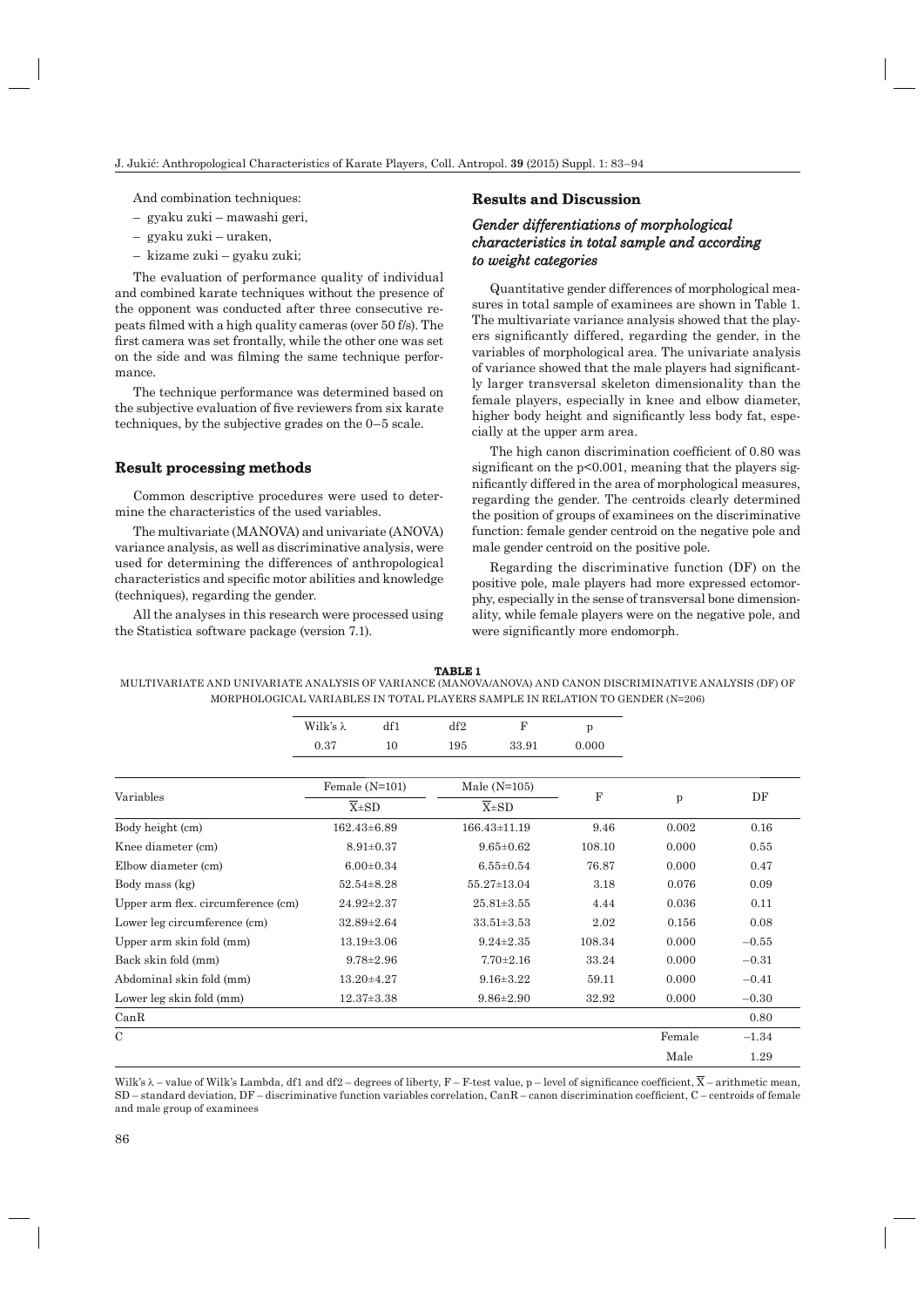The quantitative gender differences of morphologic measures in the sample of lower weight categories are shown in Table 2, and those in the sample of higher weight categories, in Table 3. The discriminative analysis determined that the differences in the sample of higher weight categories were more pronounced in all the morphological measures, especially in elbow and knee diameter and body height, with higher results of male players, while female players had higher results in skin fold, especially on the upper arm. The highly expressed components of ectomorphy and mesomorphy contribute to the greater manifestation of strength, especially explosive in players of higher weight categories.

The differential gender differences in the structure of mesomorph parameters surely exist, and a different time, that is, periodic, involvement of the development phases, is in their base. In that sense<sup>15</sup> using the general and unselected population of children, determined that at the age of 14 boys had more expressed differences of the longitudinal skeleton measures, especially the extremities, the transversal skeleton measures, especially knee diameter, and the measures of the body mass and volume, especially forearm circumference, while the girls had more fat tissue, especially at the abdominal area. The discriminative function structure difference was primarily influenced by the different structures of the transversal dimensions, through the superiority of boys in knee diameter and the girls in the bi-cristal diameter. It is also evident that the sample of girls showed tendency towards adiposity significantly more than boys, while the absolute values of subcutaneous fat tissue measures were more strongly expressed in girls. It is indicative that the secondary characteristics of differentiation of children according to group were subcutaneous fat depots, in the sense that girls displayed this characteristic significantly more often.

In previous research<sup>13</sup> factor analysis isolated different morphological structures regarding the gender. In male players aged 11–15 years an accelerated development of skeleton occurs as a consequence of puberty – body height and muscle tissue – muscle mass, and two morphological factors are formed: ecto-mesomorphy and fat tissue. Development differentiation occurs in female players, and three morphological structures are formed, described by: endomesomorph somatotype, ecto-mesomorph somatotype and transversal skeleton dimensionality, especially fist and hand joint, or even four morphologic factors defined as body volume and mass, fat tissue, longitudinal skeleton dimensionality and transversal skeleton dimensionality.

# *Gender differentiations of basic motor abilities in total sample and according to weight categories otal weight*

Quantitative gender differences of basic motor area variables in total sample of examinees are shown in Table 4. The multivariate variance analysis showed that the players significantly differed in the variables of motor area, regarding the gender. The univariate analysis of

**TABLE 2** MULTIVARIATE AND UNIVARIATE ANALYSIS OF VARIANCE (MANOVA/ANOVA) AND CANON DISCRIMINATIVE ANALYSIS (DF) OF MORPHOLOGICAL VARIABLES IN LOWER WEIGHT GROUPS IN RELATION TO GENDER (N=112)

|                                   | Wilk's $\lambda$ | df1                | df2 | $_{\rm F}$         | $\mathbf{p}$ |        |         |
|-----------------------------------|------------------|--------------------|-----|--------------------|--------------|--------|---------|
|                                   | 0.40             | 10                 | 101 | 15.20              | 0.000        |        |         |
|                                   |                  |                    |     |                    |              |        |         |
| Variables                         |                  | Female $(N=55)$    |     | Male $(N=57)$      | $\rm F$      | p      | DF      |
|                                   |                  | $\overline{X}$ ±SD |     | $\overline{X}$ ±SD |              |        |         |
| Body height (cm)                  |                  | $159.10 \pm 6.13$  |     | 159.84±7.87        | 0.31         | 0.580  | 0.04    |
| Knee diameter (cm)                |                  | $8.80 \pm 0.32$    |     | $9.30 \pm 0.49$    | 41.20        | 0.000  | 0.50    |
| Elbow diameter (cm)               |                  | $5.91 \pm 0.32$    |     | $6.22 \pm 0.47$    |              | 0.000  | 0.32    |
| Body mass (kg)                    |                  | $46.52 \pm 4.76$   |     | $45.62 \pm 6.75$   |              | 0.418  | $-0.06$ |
| Upper arm flex.circumference (cm) |                  | $23.57 \pm 1.53$   |     | $23.61 \pm 2.23$   |              | 0.910  | 0.01    |
| Lower leg circumference (cm)      |                  | $31.40 \pm 2.10$   |     | $31.17 \pm 2.34$   |              | 0.580  | $-0.04$ |
| Upper arm skin fold (mm)          |                  | 12.06±2.97         |     | $8.91 \pm 2.22$    | 40.71        | 0.000  | $-0.50$ |
| Back skin fold (mm)               |                  | $8.83 \pm 2.85$    |     | $6.89 \pm 1.98$    | 17.63        | 0.000  | $-0.33$ |
| Abdominal skin fold (mm)          |                  | 11.56±4.02         |     | $8.08 \pm 3.10$    | 26.50        | 0.000  | $-0.40$ |
| Lower leg skin fold (mm)          |                  | $11.12 \pm 3.36$   |     | $9.09 \pm 2.77$    | 12.17        | 0.001  | $-0.27$ |
| CanR                              |                  |                    |     |                    |              |        | 0.78    |
| $\mathcal{C}$                     |                  |                    |     |                    |              | Female | $-1.24$ |
|                                   |                  |                    |     |                    |              | Male   | 1.19    |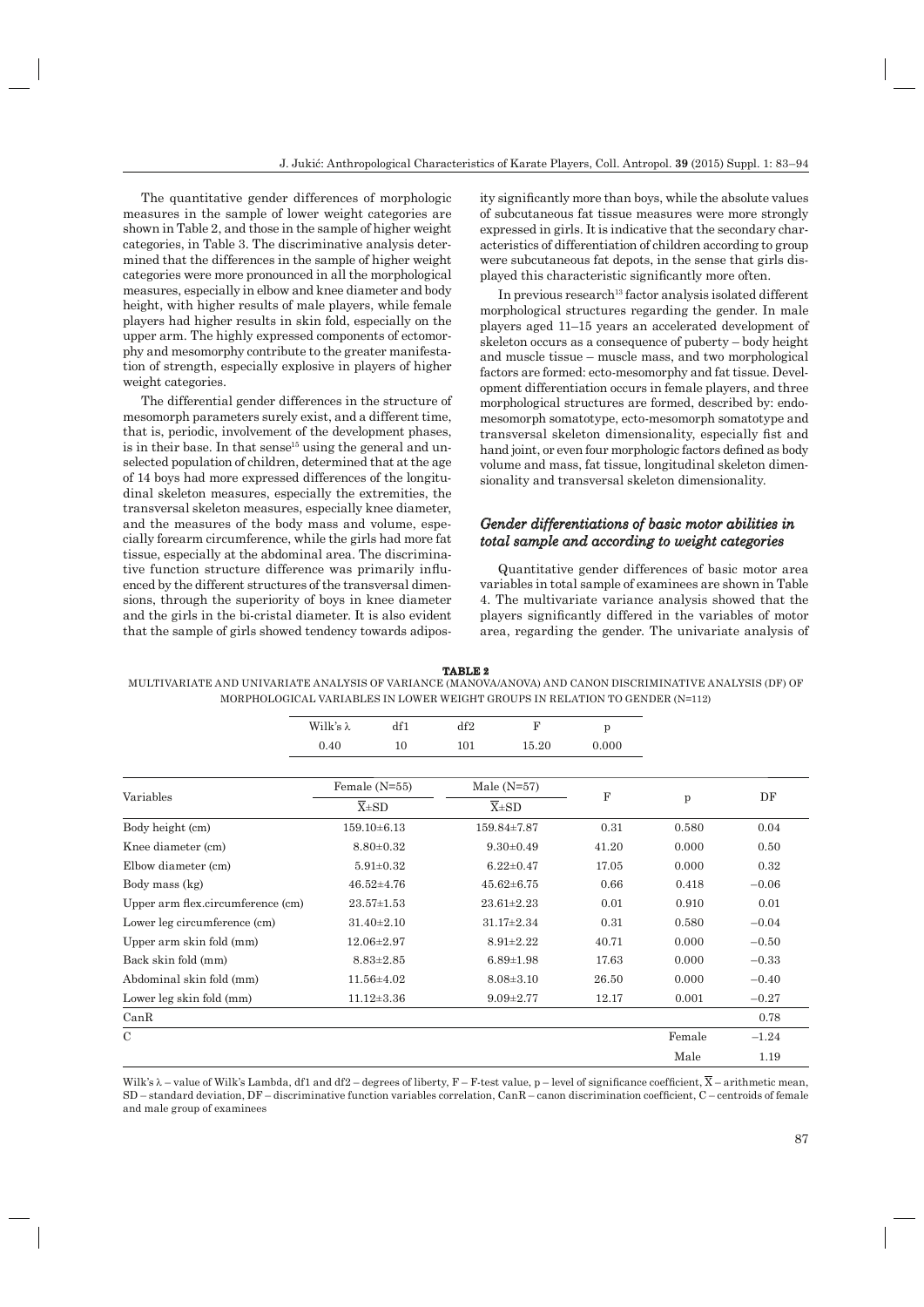|                                    | Wilk's λ          | df1 | df2              | F                 | p     |        |        |         |
|------------------------------------|-------------------|-----|------------------|-------------------|-------|--------|--------|---------|
|                                    | 0.22              | 10  | 83               | 30.03             | 0.000 |        |        |         |
|                                    | Female $(N=46)$   |     |                  | Male $(N=48)$     |       |        |        |         |
| Variables                          | $X\pm SD$         |     | $X\pm SD$        |                   | F     | p      | DF     |         |
| Body height (cm)                   | $166.40 \pm 5.54$ |     |                  | $174.24 \pm 9.40$ |       | 24.04  | 0.000  | 0.27    |
| Knee diameter (cm)                 | $9.04 \pm 0.39$   |     |                  | $10.07 \pm 0.49$  |       | 126.62 | 0.000  | 0.62    |
| Elbow diameter (cm)                | $6.10 \pm 0.34$   |     |                  | $6.94 \pm 0.31$   |       | 154.99 | 0.000  | 0.68    |
| Body mass (kg)                     | $59.75 \pm 5.27$  |     |                  | $66.72 \pm 8.65$  |       | 22.07  | 0.000  | 0.26    |
| Upper arm flex. circumference (cm) | $26.54 \pm 2.12$  |     |                  | $28.43 \pm 3.02$  |       | 11.96  | 0.001  | 0.19    |
| Lower leg circumference (cm)       | $34.67 \pm 2.06$  |     | $36.29 \pm 2.53$ |                   |       | 11.50  | 0.001  | 0.19    |
| Upper arm skin fold (mm)           | $14.55 \pm 2.61$  |     |                  | $9.65 \pm 2.46$   |       | 88.00  | 0.000  | $-0.51$ |
| Back skin fold (mm)                | $10.91 \pm 2.71$  |     |                  | $8.67 \pm 1.97$   |       | 21.22  | 0.000  | $-0.25$ |
| Abdominal skin fold (mm)           | $15.17 \pm 3.73$  |     |                  | $10.45 \pm 2.90$  |       | 47.18  | 0.000  | $-0.38$ |
| Lower leg skin fold (mm)           | $13.86 \pm 2.27$  |     |                  | $10.77 \pm 2.80$  |       | 29.13  | 0.000  | $-0.30$ |
| CanR                               |                   |     |                  |                   |       |        |        | 0.89    |
| $\mathcal{C}$                      |                   |     |                  |                   |       |        | Female | $-1.92$ |
|                                    |                   |     |                  |                   |       |        | Male   | 1.84    |

#### **TABLE 3** MULTIVARIATE AND UNIVARIATE ANALYSIS OF VARIANCE (MANOVA/ANOVA) AND CANON DISCRIMINATIVE ANALYSIS (DF) OF MORPHOLOGICAL VARIABLES IN HIGHER WEIGHT GROUPS IN RELATION TO GENDER (N=94)

Wilk's  $\lambda$  – value of Wilk's Lambda, df1 and df2 – degrees of liberty, F – F-test value, p – level of significance coefficient,  $\overline{X}$  – arithmetic mean, SD – standard deviation, DF – discriminative function variables correlation, CanR – canon discrimination coefficient, C – centroids of female and male group of examinees

#### **TABLE 4**

MULTIVARIATE AND UNIVARIATE ANALYSIS OF VARIANCE (MANOVA/ANOVA) AND CANON DISCRIMINATIVE ANALYSIS (DF) OF BASIC MORPHOLOGICAL VARIABLES IN TOTAL SAMPLE OF PLAYER REGARDING THE GENDER (N=206)

|                                            | Wilk's $\lambda$ | df1              | df2          | F                 | p     |       |        |         |
|--------------------------------------------|------------------|------------------|--------------|-------------------|-------|-------|--------|---------|
|                                            | 0.48             | 10               | 195          | 20.78             | 0.000 |       |        |         |
| Variables                                  | Female $(N=101)$ |                  |              | Male $(N=105)$    |       |       |        | DF      |
|                                            | $X\pm SD$        |                  |              | $X\pm SD$         |       | F     | p      |         |
| Long jump (cm)                             | 176.58±18.49     |                  | 192.09±24.20 |                   | 26.55 | 0.000 | 0.35   |         |
| Hand tapping (freq)                        |                  | $37.62 \pm 4.52$ |              |                   |       | 7.01  | 0.009  | $-0.18$ |
| Sprint 20 m $(s)$ <sup>#</sup>             | $3.85 \pm 0.28$  |                  |              | $3.63 \pm 0.28$   |       | 30.60 | 0.000  | $-0.38$ |
| Side steps $(s)$ <sup>#</sup>              |                  | $9.66 \pm 0.85$  |              |                   |       | 20.47 | 0.000  | $-0.31$ |
| Pull up (s)                                | 32.32±16.92      |                  |              | $35.19 \pm 17.05$ |       | 1.47  | 0.227  | 0.08    |
| Trunk lift (freq)                          | $46.85 \pm 8.70$ |                  |              | $48.96 \pm 8.41$  |       | 3.13  | 0.078  | 0.12    |
| Backwards obstacle course (s) <sup>#</sup> | $12.41 \pm 2.11$ |                  |              | $11.51 \pm 1.91$  |       | 10.34 | 0.002  | $-0.22$ |
| V- sit reach (cm)                          | 79.66±14.20      |                  |              | $69.72 \pm 13.04$ |       | 27.39 | 0.000  | $-0.36$ |
| Leg tapping (freq)                         | $21.06 \pm 2.10$ |                  |              | $21.07 \pm 1.87$  |       | 0.00  | 0.979  | 0.00    |
| 2 kg medicine ball throwing (m)            | $5.26 \pm 0.72$  |                  |              | $6.58 \pm 1.64$   |       | 55.15 | 0.000  | 0.50    |
| CanR                                       |                  |                  |              |                   |       |       |        | 0.72    |
| $\mathcal{C}$                              |                  |                  |              |                   |       |       | Female | $-1.05$ |
|                                            |                  |                  |              |                   |       |       | Male   | 1.01    |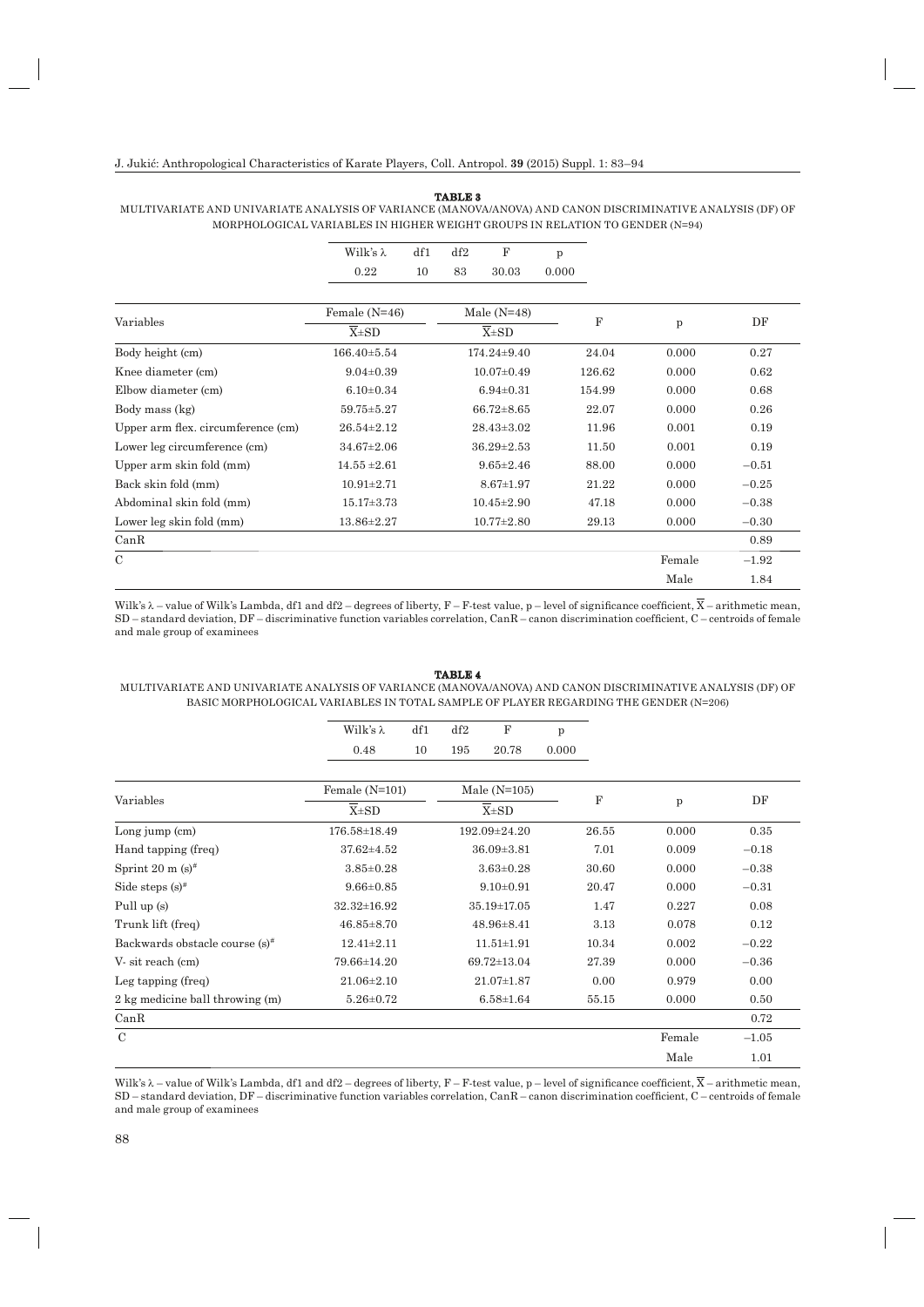variance showed that the male players had significantly higher level of explosive power, especially of the throwing type, and coordination, especially agility, while female karatekas were better in flexibility evaluation and hand movement speed test.

High coefficient of canon discrimination of 0.72 was significant on the  $p<0.001$  level, meaning that the players, regarding the gender, significantly differed in the area of motor abilities. The centroids clearly defined the position of groups of examinees on the discriminative function: female gender centroid on the negative pole and male gender centroid on the positive pole.

Discriminative function (DF) clearly differentiated male players on the positive pole with more expressed explosive power and agility abilities, in relation to female gender on the negative pole, who were more superior in the area of flexibility and hand movement frequency. Based on these differences, it was expected that male players would use power more often, while female players would use speed and flexibility.

Comparison of canon discrimination and discrimination functions coefficients in the sample of lower weight and higher weight categories (Tables 5 and 6) show that the gender differentiations were more pronounced in higher weight categories, in relation to the lower ones, in all the tests applied, especially of throwing type. Therefore, higher body mass is reflected on the manifestation of greater explosive strength in striking karate techniques.

The obtained results are in concordance with the re $search<sup>12</sup>$ , which showed a statistically significant difference between boys and girls in performance of applied motor tests in young age group (10–12 years) and older age group (13–14 years). The younger age group showed significant difference only in flexibility, with girls in advantage, while the boys had significantly better basic trunk strength, explosive power of jump and sprint type, as well as coordination. In older age group (13 and 14 years) the flexibility differences were even more pronounced, enabling girls perform movements of larger amplitudes. However, the difference in explosive power grew as well: boys showed even better results, especially of the throwing type, with better agility, balance and greater static strength of arm and shoulder area. Obviously, a greater development of muscle mass occurred in male gender, in relation to female gender.

Gender differentiations are significantly more pronounced in puberty that in pre puberty age, meaning that certain motor abilities development trend is different regarding the gender, with the exception of psychomotor speed development.

Also, the factor analysis isolated possible and different motor structures regarding the gender. In male players: the first factor was responsible for cortical movement regulation; the second one was responsible for strengthpower regulation and the third one for precision. In female players: the first one integrated speed, power, movement

**TABLE 5** MULTIVARIATE AND UNIVARIATE ANALYSIS OF VARIANCE (MANOVA/ANOVA) AND CANON DISCRIMINATIVE ANALYSIS (DF) OF BASIC MORPHOLOGICAL VARIABLES IN LOWER WEIGHT GROUPS IN RELATION TO GENDER (N=112)

|                                            | Wilk's $\lambda$   | df1              | df2                | $\mathbf F$       | p               |             |              |         |
|--------------------------------------------|--------------------|------------------|--------------------|-------------------|-----------------|-------------|--------------|---------|
|                                            | 0.51               | 10               | 101                | 9.56              | 0.000           |             |              |         |
|                                            |                    |                  |                    |                   |                 |             |              |         |
| Variables                                  | Female $(N=55)$    |                  |                    | Male $(N=57)$     |                 | $\mathbf F$ | $\mathbf{p}$ | DF      |
|                                            | $\overline{X}$ ±SD |                  | $\overline{X}$ ±SD |                   |                 |             |              |         |
| Long jump $(cm)$                           | 174.85±19.46       |                  |                    | 184.96±17.82      |                 | 8.23        | 0.005        | 0.28    |
| Hand tapping (freq)                        | $36.84 \pm 4.47$   | $35.54 \pm 3.42$ |                    |                   | 2.97            | 0.088       | $-0.17$      |         |
| Sprint 20 m $(s)$ <sup>#</sup>             | $3.84 \pm 0.29$    |                  | $3.67 \pm 0.25$    |                   | 12.16           | 0.001       | $-0.34$      |         |
| Side steps $(s)$ <sup>#</sup>              | $9.75 \pm 0.91$    |                  |                    |                   | $9.29 \pm 0.85$ | 7.67        | 0.007        | $-0.27$ |
| Pull up (s)                                | $33.53 \pm 18.37$  |                  | $36.07 \pm 16.93$  |                   |                 | 0.58        | 0.448        | 0.07    |
| Trunk lift (freq)                          | $46.47 \pm 7.53$   |                  | $47.79 \pm 7.71$   |                   |                 | 0.83        | 0.363        | 0.09    |
| Backwards obstacle course (s) <sup>#</sup> | $12.16 \pm 2.18$   |                  |                    | $11.56 \pm 1.68$  |                 | 2.71        | 0.102        | $-0.16$ |
| V-sit reach (cm)                           | 76.04±12.96        |                  |                    | $65.95 \pm 10.53$ |                 | 20.51       | 0.000        | $-0.44$ |
| Foot tapping (freq)                        | $20.91 \pm 1.98$   |                  |                    | $20.93 \pm 1.78$  |                 | 0.00        | 0.954        | 0.01    |
| 2 kg medicine ball throwing (m)            | $5.00 \pm 0.65$    |                  |                    | $5.56 \pm 1.06$   |                 | 11.21       | 0.001        | 0.33    |
| CanR                                       |                    |                  |                    |                   |                 |             |              | 0.70    |
| $\mathbf C$                                |                    |                  |                    |                   |                 |             | Female       | $-0.98$ |
|                                            |                    |                  |                    |                   |                 |             | Male         | 0.95    |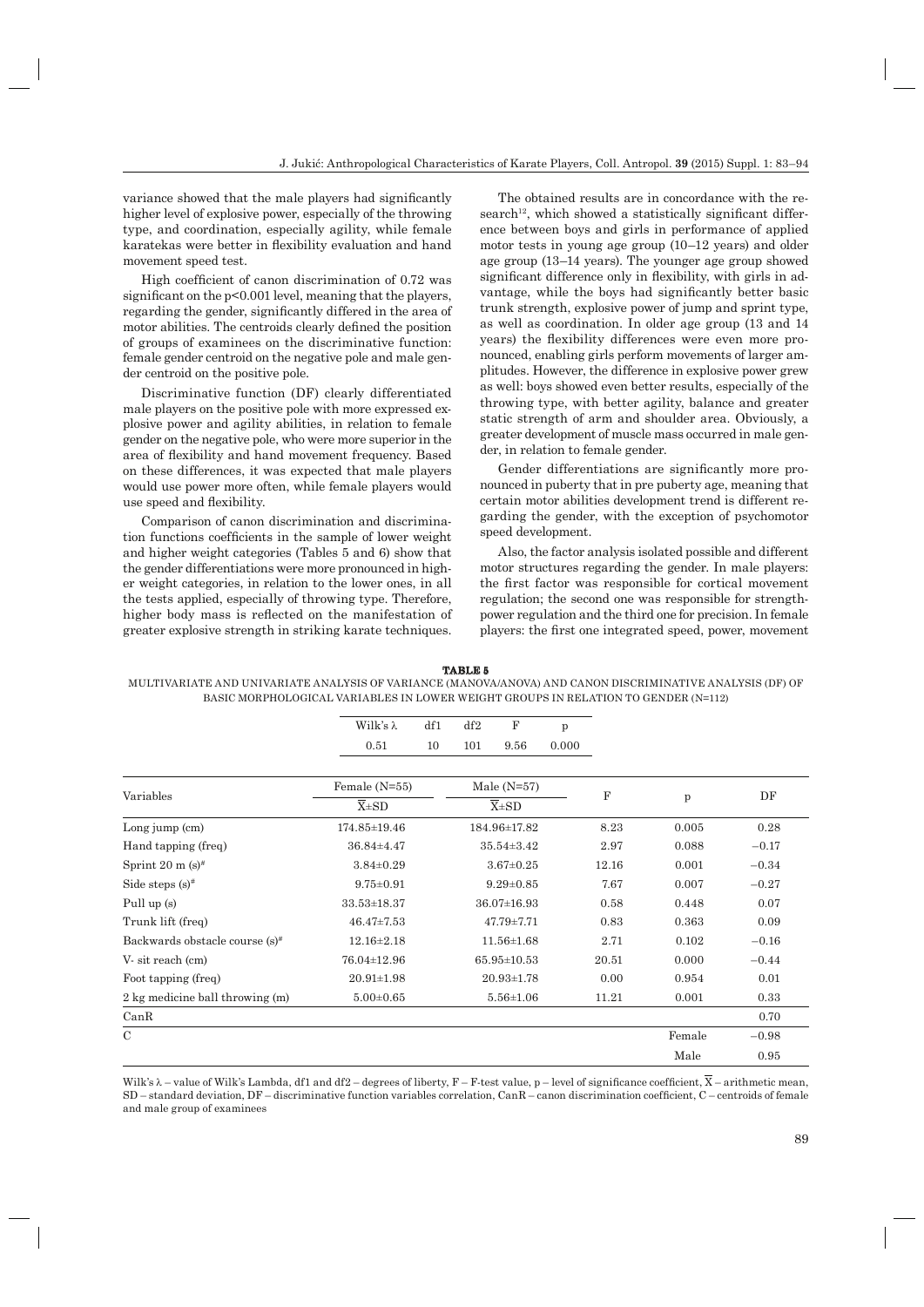structures and muscle regulators, as well as synergy regulation, the second one was responsible for energy regulation, integration of trunk power and sprint, while the third one integrated precision.

# *Gender differentiations of situation-motor abilities in total sample and according to weight categories n*

The quantitative gender differences of specific motor area variables in total sample of examinees are shown in

#### **TABLE 6**

MULTIVARIATE AND UNIVARIATE ANALYSIS OF VARIANCE (MANOVA/ANOVA) AND CANON DISCRIMINATIVE ANALYSIS (DF) OF BASIC MORPHOLOGICAL VARIABLES IN HIGHER WEIGHT GROUPS IN RELATION TO GENDER (N=94)

|                                   | Wilk's $\lambda$ | df1             | df2              | F                | p     |             |         |         |
|-----------------------------------|------------------|-----------------|------------------|------------------|-------|-------------|---------|---------|
|                                   | 0.33             | 10              | 83               | 17.08            | 0.000 |             |         |         |
|                                   |                  |                 |                  |                  |       |             |         |         |
| Variables                         |                  | Female $(N=46)$ |                  |                  |       | $\mathbf F$ |         | DF      |
|                                   | $X\pm SD$        |                 | $X\pm SD$        |                  |       | p           |         |         |
| Long jump $(cm)$                  | 178.65±17.24     |                 | 200.55±27.98     |                  | 20.65 | 0.000       | $-0.33$ |         |
| Hand tapping (freq)               | 38.57±4.44       |                 | 36.73±4.17       |                  | 4.28  | 0.041       | 0.15    |         |
| Sprint 20 m $(s)$ <sup>#</sup>    | $3.85 \pm 0.27$  |                 | $3.59 \pm 0.32$  |                  | 18.77 | 0.000       | 0.31    |         |
| Side steps $(s)$ <sup>#</sup>     | $9.55 \pm 0.77$  |                 | $8.88 \pm 0.94$  |                  |       | 14.18       | 0.000   | 0.27    |
| Pull up (s)                       | 30.88±15.09      |                 | 34.15±17.32      |                  |       | 0.95        | 0.333   | $-0.07$ |
| Trunk lift (freq)                 | $47.30 \pm 9.98$ |                 | $50.35 \pm 9.05$ |                  |       | 2.41        | 0.124   | $-0.11$ |
| Backwards obstacle course $(s)^*$ | $12.71 \pm 2.01$ |                 |                  | $11.45 \pm 2.17$ |       | 8.46        | 0.005   | 0.21    |
| V- sit reach (cm)                 | 83.99±14.54      |                 |                  | 74.21±14.35      |       | 10.77       | 0.001   | 0.24    |
| Foot tapping (freq)               | $21.24 \pm 2.23$ |                 |                  | $21.23 \pm 1.97$ |       | 0.00        | 0.982   | 0.00    |
| 2 kg medicine ball throwing (m)   | $5.57 \pm 0.68$  |                 |                  | $7.79 \pm 1.35$  |       | 99.51       | 0.000   | $-0.72$ |
| CanR                              |                  |                 |                  |                  |       |             |         | 0.82    |
| $\mathcal{C}$                     |                  |                 |                  |                  |       |             | Female  | 1.45    |
|                                   |                  |                 |                  |                  |       |             | Male    | $-1.39$ |

Wilk's  $\lambda$  – value of Wilk's Lambda, df1 and df2 – degrees of liberty, F – F-test value, p – level of significance coefficient,  $\overline{X}$  – arithmetic mean, SD – standard deviation, DF – discriminative function variables correlation, CanR – canon discrimination coefficient, C – centroids of female and male group of examinees

#### **TABLE 7**

MULTIVARIATE AND UNIVARIATE ANALYSIS OF VARIANCE (MANOVA/ANOVA) AND CANON DISCRIMINATIVE ANALYSIS (DF) OF SITUATION – MOTOR VARIABLES IN THE TOTAL SAMPLE OF PLAYERS IN RELATION TO GENDER

|                                         | Wilk's $\lambda$ | df1                           | df2              | $\mathbf F$      | p     |       |        |         |
|-----------------------------------------|------------------|-------------------------------|------------------|------------------|-------|-------|--------|---------|
|                                         | 0.91             | 5                             | 200              | 4.16             | 0.001 |       |        |         |
|                                         |                  | Female $(N=101)$<br>$X\pm SD$ |                  | Male $(N=105)$   |       |       |        |         |
| Variables                               |                  |                               |                  | $X\pm SD$        |       | F     | p      | DF      |
| Gedan barai (freq)                      | $31.89 \pm 5.36$ |                               |                  | $31.80 \pm 4.43$ |       | 0.02  | 0.894  | 0.03    |
| Gedan barai-gyako zuki (s) <sup>#</sup> | $3.93 \pm 0.64$  |                               | $3.94 \pm 0.64$  |                  |       | 0.02  | 0.875  | $-0.03$ |
| Mawashi geri (freq)                     | $32.05 \pm 6.00$ |                               | $33.08 \pm 5.81$ |                  |       | 1.56  | 0.214  | $-0.27$ |
| Specific side steps $(s)$ <sup>#</sup>  | $9.66 \pm 0.84$  |                               | $9.34 \pm 0.91$  |                  |       | 7.23  | 0.008  | 0.58    |
| Moving in triangle (s) $*$              | $9.50 \pm 0.97$  |                               |                  | $9.05 \pm 0.84$  |       | 13.03 | 0.000  | 0.78    |
| CanR                                    |                  |                               |                  |                  |       |       |        | 0.31    |
| $\mathcal{C}$                           |                  |                               |                  |                  |       |       | Female | 0.33    |
|                                         |                  |                               |                  |                  |       |       | Male   | $-0.31$ |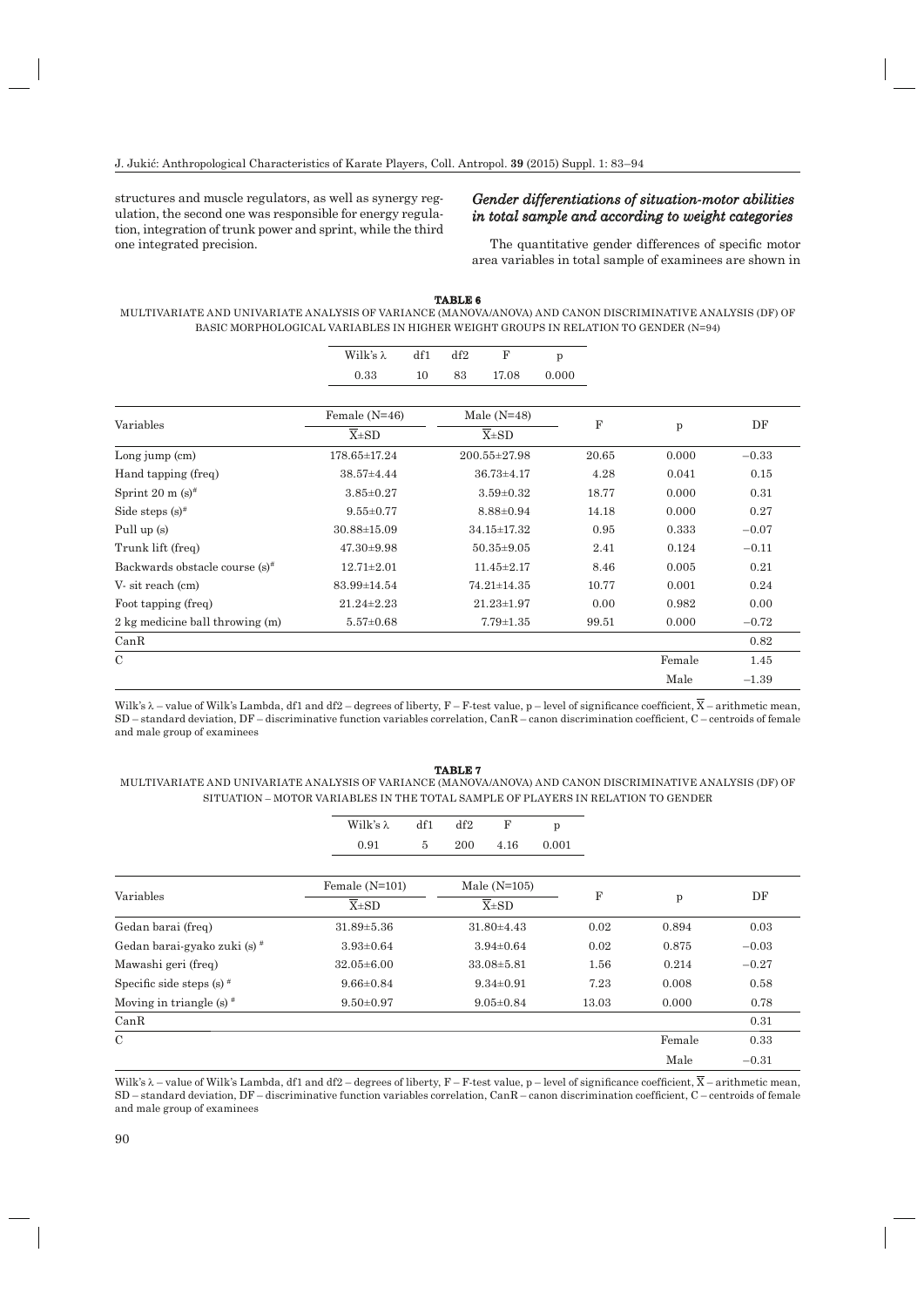Table 7. The multivariate variance analysis showed that the players significantly differed in the variables of specific motor area regarding the gender. The univariate analysis of variance showed that the male players were significantly better in the specific agility-mobility tests than female players.

Discriminative function (DF) clearly differentiated male players on the positive pole, superior in specific agility and saturated by basic coordination, explosive power and speed abilities. Again, these differences were somewhat greater in higher weight categories (Table 8 and 9).

# *Gender differentiation in karate techniques in total sample and weight categories ample*

The quantitative gender differences of specific motor knowledge variables for the total sample of examinees are shown in Table 10. The multivariate variance analysis

#### **TABLE 8** MULTIVARIATE AND UNIVARIATE ANALYSIS OF VARIANCE (MANOVA/ANOVA) AND CANON DISCRIMINATIVE ANALYSIS (DF) OF SITUATION – MOTOR VARIABLES IN LOWER WEIGHT GROUPS IN RELATION TO GENDER (N=112)

|                                         | Wilk's $\lambda$   | df1                |                  | $\mathbf F$<br>df2<br>p |       |       |        |         |
|-----------------------------------------|--------------------|--------------------|------------------|-------------------------|-------|-------|--------|---------|
|                                         | 0.91               | 5                  | 106              | 2.20                    | 0.060 |       |        |         |
|                                         | Female $(N=55)$    |                    |                  | Male $(N=57)$           |       |       |        |         |
| Variables                               | $\overline{X}$ ±SD | $\overline{X}$ ±SD |                  |                         | F     | p     | DF     |         |
| Gedan barai (freq)                      | $31.15 \pm 4.98$   | $30.91 \pm 4.47$   |                  |                         | 0.07  | 0.794 | 0.08   |         |
| Gedan barai-gyako zuki (s) <sup>#</sup> | $3.97 \pm 0.66$    |                    |                  |                         |       | 0.22  | 0.643  | $-0.14$ |
| Mawashi geri (freq)                     | $31.40\pm 6.03$    |                    | $32.30 \pm 5.78$ |                         |       | 0.65  | 0.423  | $-0.24$ |
| Specific side steps $(s)$ <sup>#</sup>  | $9.73 \pm 0.93$    |                    | $9.54 \pm 0.82$  |                         |       | 1.28  | 0.260  | 0.34    |
| Moving in triangle (s) $*$              | $9.59 \pm 0.97$    |                    |                  | $9.16 \pm 0.82$         |       | 6.58  | 0.012  | 0.76    |
| CanR                                    |                    |                    |                  |                         |       |       |        | 0.31    |
| $\mathcal{C}$                           |                    |                    |                  |                         |       |       | Female | 0.32    |
|                                         |                    |                    |                  |                         |       |       | Male   | $-0.31$ |
|                                         |                    |                    |                  |                         |       |       |        |         |

Wilk's  $\lambda$  – value of Wilk's Lambda, df1 and df2 – degrees of liberty, F – F-test value, p – level of significance coefficient,  $\overline{X}$  – arithmetic mean, SD – standard deviation, DF – discriminative function variables correlation, CanR – canon discrimination coefficient, C – centroids of female and male group of examinees

## **TABLE 9** MULTIVARIATE AND UNIVARIATE ANALYSIS OF VARIANCE (MANOVA/ANOVA) AND CANON DISCRIMINATIVE ANALYSIS (DF) OF SITUATION – MOTOR VARIABLES IN HIGHER WEIGHT GROUPS IN RELATION TO GENDER (N=94)

|                                         | Wilk's $\lambda$                      | df1 | df2                                 | F                | p     |        |         |
|-----------------------------------------|---------------------------------------|-----|-------------------------------------|------------------|-------|--------|---------|
|                                         | 0.88                                  | 5   | 88                                  | 2.33             | 0.049 |        |         |
|                                         | Female $(N=46)$<br>$\overline{X}$ ±SD |     | Male $(N=48)$<br>$\overline{X}$ ±SD |                  |       |        |         |
| Variables                               |                                       |     |                                     |                  | F     | p      | DF      |
| Gedan barai (freq)                      | $32.78 \pm 5.71$                      |     |                                     | $32.85 \pm 4.19$ | 0.00  | 0.945  | $-0.02$ |
| Gedan barai-gyako zuki (s) <sup>#</sup> | $3.89 \pm 0.62$                       |     |                                     | $3.85 \pm 0.58$  | 0.10  | 0.757  | 0.09    |
| Mawashi geri (freq)                     | $32.83 \pm 5.95$                      |     |                                     | $34.00 \pm 5.76$ | 0.94  | 0.334  | $-0.28$ |
| Specific side steps $(s)$ <sup>#</sup>  | $9.58 \pm 0.71$                       |     |                                     | $9.09 \pm 0.95$  | 8.07  | 0.006  | 0.81    |
| Moving in triangle (s) $*$              | $9.39 \pm 0.97$                       |     |                                     | $8.91 \pm 0.85$  | 6.51  | 0.012  | 0.73    |
| CanR                                    |                                       |     |                                     |                  |       |        | 0.34    |
| $\mathcal{C}$                           |                                       |     |                                     |                  |       | Female | 0.37    |
|                                         |                                       |     |                                     |                  |       | Male   | $-0.35$ |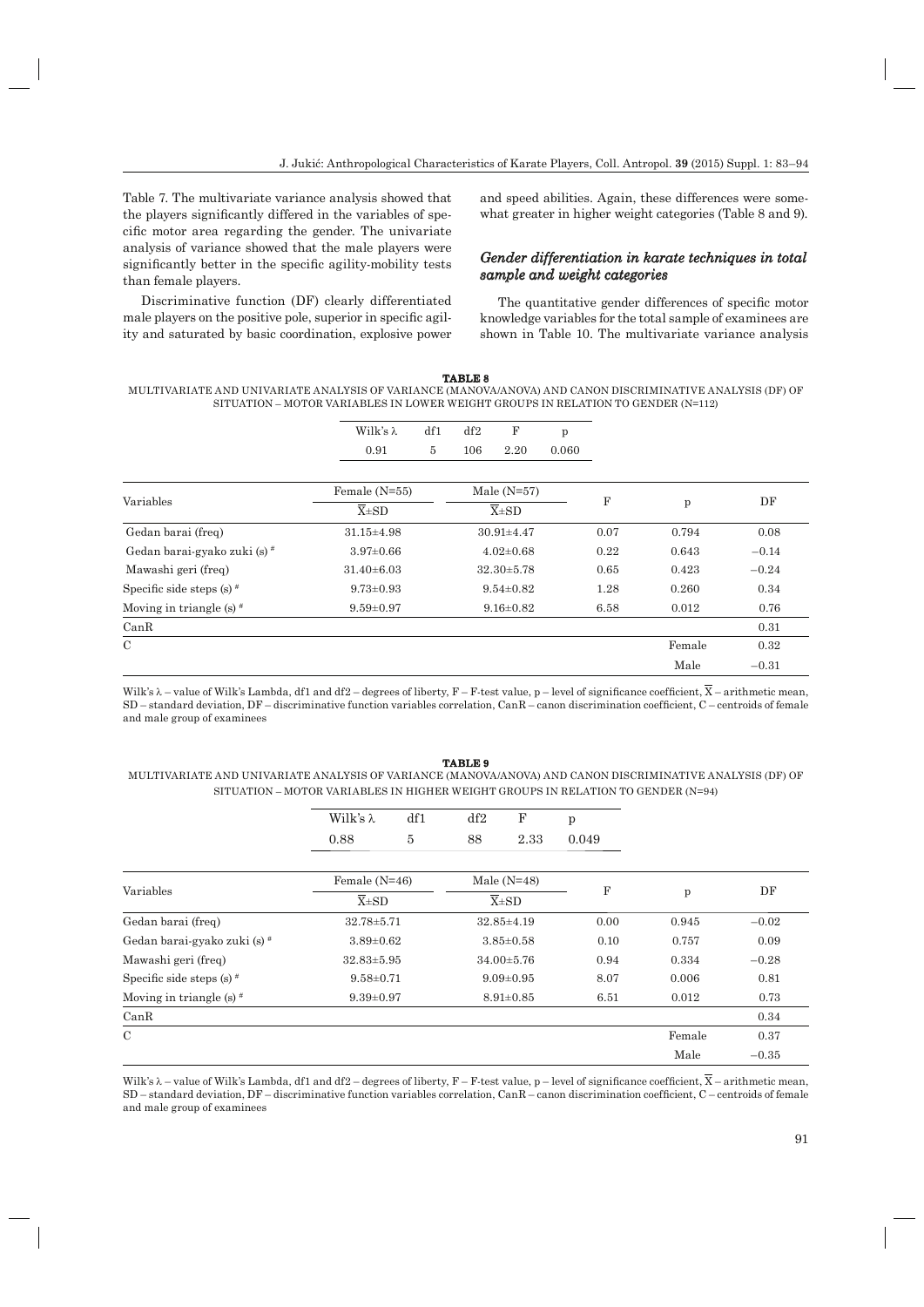showed that in the variables of specific knowledge and/or basic technique acquisition, players significantly differed regarding the gender.

The univariate analysis of variance showed that female players were significantly better in technique realization, especially in Mawashi geri and Gyako zuki – Mawashi geri, than male players. These differences were somewhat more expressed in higher weight categories (Tables 11 and 12).

The discriminative function (DF) clearly differentiates female players on the positive pole, more superior in technique performance, than male players on the negative

**TABLE 10** MULTIVARIATE AND UNIVARIATE ANALYSIS OF VARIANCE (MANOVA/ANOVA) AND CANON DISCRIMINATIVE ANALYSIS (DF) FOR EVALUATION OF TECHNIQUE VARIABLES (TECHNICAL EFFICIENCY) IN TOTAL SAMPLE OF PLAYERS IN RELATION TO GENDER (N=206)

|                           | Wilk's $\lambda$         | df1 | df2             | $\mathbf{F}$       | $\mathbf{p}$ |        |         |
|---------------------------|--------------------------|-----|-----------------|--------------------|--------------|--------|---------|
|                           | 6<br>2.89<br>0.92<br>199 |     |                 | 0.010              |              |        |         |
|                           | Female $(N=101)$         |     |                 | Male $(N=105)$     | F            |        |         |
| Variables                 | $X\pm SD$                |     |                 | $\overline{X}$ ±SD |              | p      | DF      |
| Gyako zuki                | $3.36 \pm 0.72$          |     | $3.20 \pm 0.67$ |                    | 2.67         | 0.104  | 0.39    |
| Kizame zuki               | $2.98 \pm 0.70$          |     | $2.97 \pm 0.75$ |                    | 0.01         | 0.930  | 0.02    |
| Mawashi geri              | $3.25 \pm 0.82$          |     | $3.02 \pm 0.76$ |                    | 4.33         | 0.039  | 0.49    |
| Gyako zuki – Mawashi geri | $3.11 \pm 0.72$          |     | $2.90 \pm 0.76$ |                    | 4.50         |        | 0.50    |
| Gyako zuki – Uraken       | $2.82 \pm 0.66$          |     | $2.73 \pm 0.79$ |                    | 0.82         | 0.365  | 0.22    |
| Kizame zuki – Gyako zuki  | $3.32 \pm 0.71$          |     |                 | $3.14 \pm 0.74$    | 3.36         | 0.068  | 0.43    |
| CanR                      |                          |     |                 |                    |              |        | 0.28    |
| $\mathcal{C}$             |                          |     |                 |                    |              | Female | 0.30    |
|                           |                          |     |                 |                    |              | Male   | $-0.29$ |

Wilk's  $\lambda$  – value of Wilk's Lambda, df1 and df2 – degrees of liberty, F – F-test value, p – level of significance coefficient,  $\overline{X}$  – arithmetic mean, SD – standard deviation, DF – discriminative function variables correlation, CanR – canon discrimination coefficient, C – centroids of female and male group of examinees

#### **TABLE 11**

#### MULTIVARIATE AND UNIVARIATE ANALYSIS OF VARIANCE (MANOVA/ANOVA) AND CANON DISCRIMINATIVE ANALYSIS (DF) FOR EVALUATION OF TECHNIQUE VARIABLES (TECHNICAL EFFICIENCY) IN LOWER WEIGHT GROUPS IN RELATION TO GENDER (N=112)

|                           | Wilk's $\lambda$<br>df1<br>df2 |                 |                 | $\mathbf F$     | p     |        |         |       |      |
|---------------------------|--------------------------------|-----------------|-----------------|-----------------|-------|--------|---------|-------|------|
|                           | 0.93                           | 6               | 105             | 1.30            | 0.265 |        |         |       |      |
|                           |                                | Female $(N=55)$ |                 | Male $(N=57)$   |       |        |         |       |      |
| Variables                 | $X\pm SD$                      |                 | $X\pm SD$       |                 | F     | p      | DF      |       |      |
| Gyako zuki                | $3.21 \pm 0.69$                |                 | $3.14 \pm 0.65$ |                 | 0.31  | 0.578  | $-0.20$ |       |      |
| Kizame zuki               | $2.85 \pm 0.62$                |                 | $2.90 \pm 0.66$ |                 |       |        | 0.18    | 0.675 | 0.15 |
| Mawashi geri              | $3.12 \pm 0.75$                |                 |                 | $2.96 \pm 0.74$ | 1.26  | 0.263  | $-0.39$ |       |      |
| Gyako zuki – Mawashi geri | $2.99 \pm 0.66$                |                 | $2.82 \pm 0.70$ |                 | 1.68  | 0.197  | $-0.45$ |       |      |
| Gyako zuki – Uraken       | $2.69 \pm 0.63$                |                 | $2.64 \pm 0.73$ |                 | 0.12  | 0.727  | $-0.12$ |       |      |
| Kizame zuki – Gyako zuki  | $3.21 \pm 0.68$                |                 |                 | $3.09 \pm 0.71$ | 0.88  | 0.351  | $-0.33$ |       |      |
| CanR                      |                                |                 |                 |                 |       |        | 0.26    |       |      |
| $\mathcal{C}$             |                                |                 |                 |                 |       | Female | $-0.27$ |       |      |
|                           |                                |                 |                 |                 |       | Male   | 0.27    |       |      |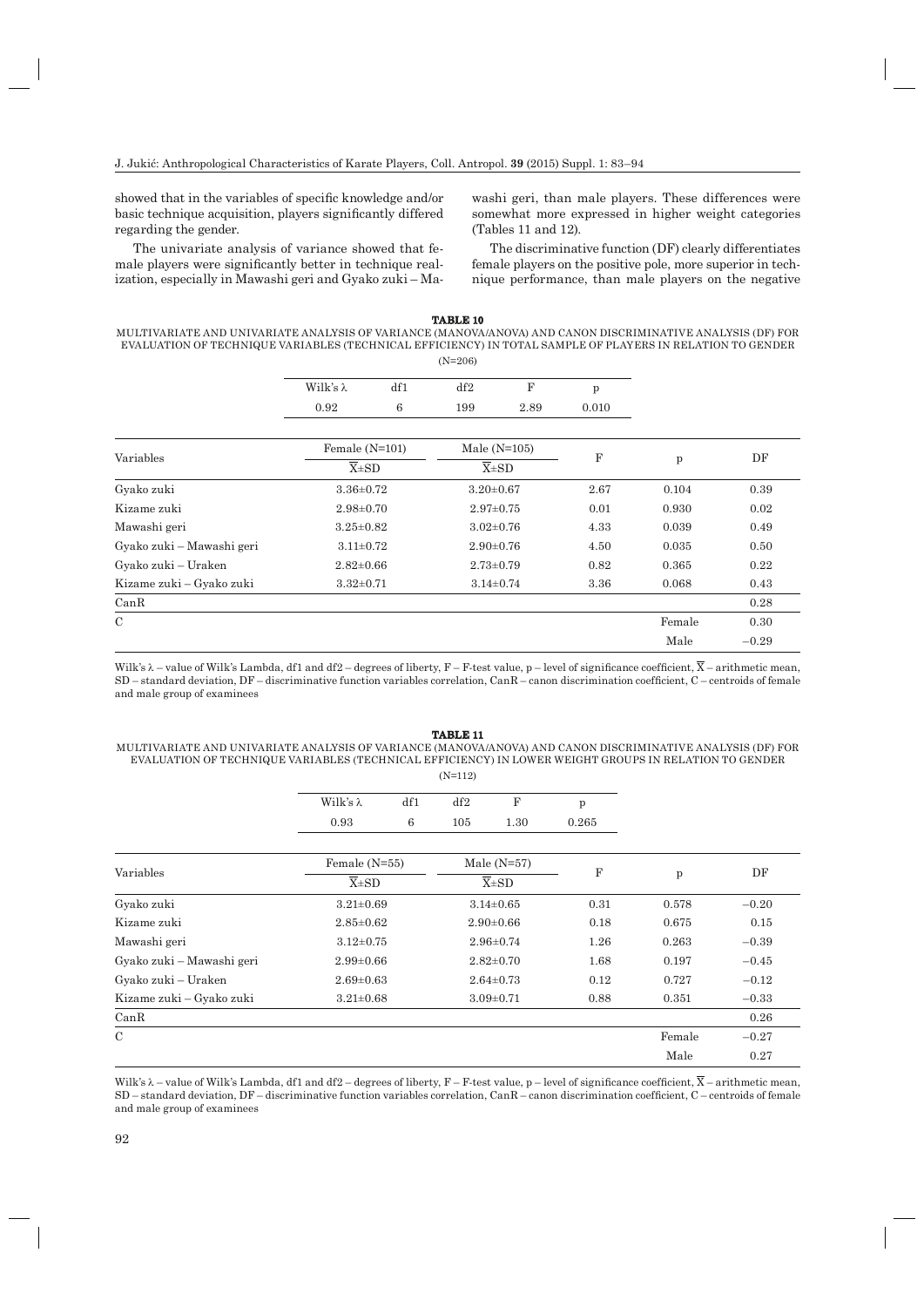#### **TABLE 12**

| MULTIVARIATE AND UNIVARIATE ANALYSIS OF VARIANCE (MANOVA/ANOVA) AND CANON DISCRIMINATIVE ANALYSIS (DF) FOR |
|------------------------------------------------------------------------------------------------------------|
| EVALUATION OF TECHNIQUE VARIABLES (TECHNICAL EFFICIENCY) IN HIGHER WEIGHT GROUPS IN RELATION TO GENDER     |
| $(N=94)$                                                                                                   |

| Wilk's $\lambda$   | df1 | df2                | $\mathbf F$ | p     |      |        |         |
|--------------------|-----|--------------------|-------------|-------|------|--------|---------|
| 0.88               | 6   | 87                 | 1.98        | 0.078 |      |        |         |
| Female $(N=46)$    |     | Male $(N=48)$      |             |       |      |        |         |
| $\overline{X}$ ±SD |     | $\overline{X}$ ±SD |             |       |      |        | DF      |
| $3.53 \pm 0.72$    |     | $3.26 \pm 0.70$    |             |       | 3.23 | 0.076  | 0.51    |
| $3.14 \pm 0.76$    |     | $3.06 \pm 0.83$    |             |       | 0.24 | 0.623  | 0.14    |
| $3.40 \pm 0.87$    |     | $3.08 \pm 0.79$    |             |       | 3.34 | 0.071  | 0.52    |
| $3.27 \pm 0.76$    |     | $2.99 \pm 0.82$    |             |       | 2.96 | 0.089  | 0.49    |
| $2.97 \pm 0.67$    |     | $2.83 \pm 0.85$    |             |       | 0.89 | 0.348  | 0.27    |
| $3.46 \pm 0.72$    |     | $3.20 \pm 0.79$    |             |       | 2.78 | 0.099  | 0.47    |
|                    |     |                    |             |       |      |        | 0.35    |
|                    |     |                    |             |       |      | Female | 0.37    |
|                    |     |                    |             |       |      | Male   | $-0.36$ |
|                    |     |                    |             |       |      | F      | p       |

Wilk's  $\lambda$  – value of Wilk's Lambda, df1 and df2 – degrees of liberty, F – F-test value, p – level of significance coefficient,  $\overline{X}$  – arithmetic mean, SD – standard deviation, DF – discriminative function variables correlation, CanR – canon discrimination coefficient, C – centroids of female and male group of examinees

pole. Probably better muscle tone regulation (flexibility) influenced better performance quality in those karate techniques dominated by larger movement amplitudes.

## **Conclusion onclusion**

Gender differentiations were mainly expressed in the morphological and basic motor area, and significantly less in the area of specific motor abilities and motor knowledge (technical efficiency).

The quantitative gender differentiations of the morphological characteristics were most obvious, showed in the somatotype as well, in the way that the ectomorph component was significantly more pronounced in male players and the endomorph in female players. Larger transversal skeleton dimensionality in male players enabled greater development of body mass, reflected through the manifestation of all strength factors, especially explosive strength. On the other side, the increased values of fat tissue with less pronounced muscle tissue reduced the motor efficiency of female players even more, in relation to male players.

The quantitative gender differentiations of basic motor abilities were also strongly expressed, differentiating male players with expressed abilities, especially explosive power and agility, from female players, who were superior in flexibility and hand movement frequency. Regarding the motor efficiency, strength dominated in male players,

while speed and fine muscle tone regulation dominated in female players.

The quantitative gender differentiations in specific motor abilities were less expressed than in the area of morphological characteristics and basic motor abilities. Namely, the biomotor status dictated the manifestation of specific abilities in a way that female players, in realising them, would dominantly use speed and flexibility and male players would use strength, that is, the feature they expressed in relatively greater amount.

The quantitative gender differentiations in specific motor knowledge were equally expressed as the specific motor abilities, showing that female players were superior in technique performance in relation to male players, especially in Mawashi geri and Gyako zuki – Mawashi geri performance quality. Obviously better flexibility enables them an easier performance of techniques with greater amplitude.

The discriminative functions of areas showed phases of quality formation for male and female karate sport, that is, the development of sub-segments of anthropological type used in prediction of fight efficiency in cadet players; therefore, the interaction and/or two-way influences of biomotor factors development on the development of specific abilities and knowledge.

Based on the obtained information the experts – trainers should develop the models of training procedures and processes directed towards formation of high quality players.